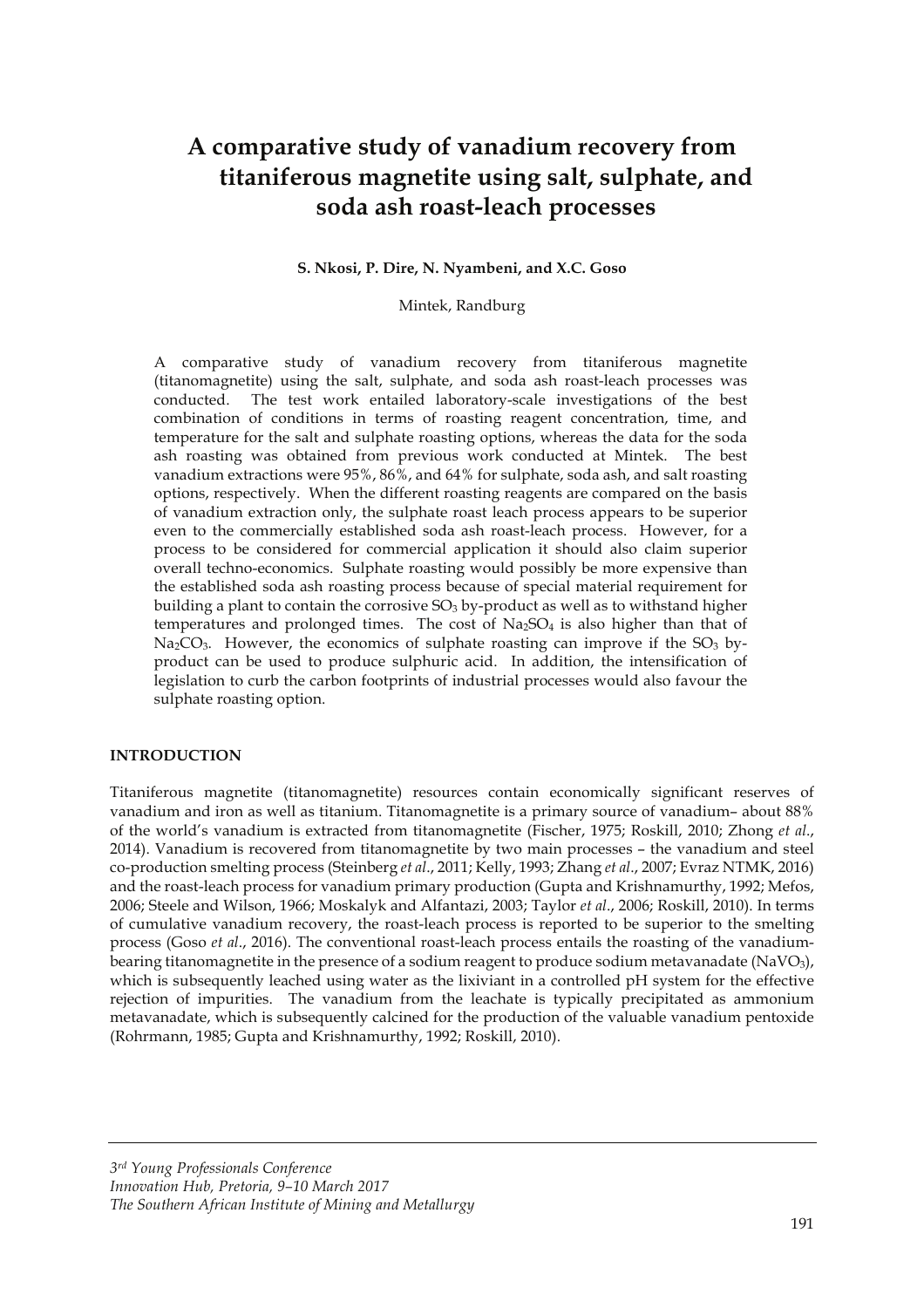The success of the roast-leach process is highly dependent on the efficiency of the roasting reaction that converts sodium and vanadium in the titanomagnetite to NaVO<sub>3</sub>, as well as the dissolution efficiency of the metavanadate. In support of this view, it has been shown that the leaching extraction efficiency of vanadium from the sodium-titanomagnetite roast is typically about 86%, whereas the cumulative vanadium extraction at the stage of V2O5 production is about 82% (Goso *et al*., 2016; Hukkanen and Walden, 1985). Typical sodium sources include salt (NaCl), sodium sulphate (Na<sub>2</sub>SO<sub>4</sub>), and soda ash (Na2CO3) (Gupta and Krishnamurthy, 1992; Mefos, 2006). The focus of the current study was to compare the effects of the typical sodium sources on the efficiency of the subsequent vanadium extraction from titanomagnetite.

## **ROAST-LEACH PROCESS**

As stated above, the conventional roast-leach process involves several stages, namely roasting, leaching, precipitation, and calcination. This paper focuses on the roasting stage and inherently on the leaching stage.

#### **Roasting**

The reactions of NaCl, Na<sub>2</sub>SO<sub>4</sub>, and Na<sub>2</sub>CO<sub>3</sub> with vanadium in the titanomagnetite to form the watersoluble NaVO<sub>3</sub> are presented in Equations  $[1]$  to  $[4]$ . The salt roasting can be conducted with and without vapour, in which cases the by-products would be toxic hydrogen chloride and chlorine gases, respectively. From an environmental point of view, the salt roasting route is problematic because of these by-products. However, salt roasting is considered to be the cheapest option due to relatively low reagent costs and operational temperatures. In addition the salt roasting approach uses one of the most selective sodium reagents for reacting with vanadium in the titanomagnetite (Gupta and Krishnamurthy, 1992; Mefos, 2006; Roskill, 2010)

The sulphate roasting approach results in the generation of a toxic by-product in the form of SO<sub>3</sub> and operates at the highest temperatures. However, the high selectivity of Na<sub>2</sub>SO<sub>4</sub> in reacting with vanadium in the titanomagnetite makes the sulphate roasting approach fairly attractive. On the other hand, the soda ash roasting approach is less selective in reacting with vanadium in titanomagnetite, but due to stringent environmental requirements and moderate operational temperatures, soda ash is the most common roasting reagent in commercial operations (Gupta and Krishnamurthy, 1992; Mefos, 2006; Taylor *et al*., 2006; Rohrmann, 1985; Roskill, 2010).

$$
2NaCl + V2O5 + H2O \rightarrow 2NaVO3 + 2HCl, salt roasting at 800 - 900°C with vapour [1]
$$

$$
2NaCl + V2O5 \rightarrow 2NaVO3 + Cl2, salt roasting at 800 - 900°C without vapour [2]
$$

$$
Na2SO4 + V2O5 \rightarrow 2NaVO3 + SO3, sulphate roasting at 1200 - 1230°C
$$
 [3]

$$
Na2CO3 + V2O5 \rightarrow 2NaVO3 + CO2, soda ash roasting at 900 - 1200°C
$$
 [4]

General problems associated with the roasting stage include the formation of insoluble vanadates and low-melting complex silicate structures. The optimization of the roasting conditions in the three options generally addresses these challenges. The challenges are further addressed by limiting the free silica and free lime in the roaster feed to <3% and <1%, respectively. Ideally, the free oxygen in the system should be >4% in order to ensure that vanadium in the titanomagnetite is oxidized (Mefos, 2006).

#### **Leaching**

NaVO<sub>3</sub> can be leached to solubilize the vanadium using sulphuric acid or water as lixiviant. Sulphuric acid is generally less selective and results in the dissolution of impurities like Ca, Mg, and Fe (Mefos, 2006). Water is the most common lixiviant in commercial operations due to its selectivity and  $NaVO<sub>3</sub>$ dissolution efficiency as well as its relatively low cost and wide availability. The selectivity and efficiency of the water leaching step can be maximized by controlling the pH of the leach slurry (Goso *et al*., 2016).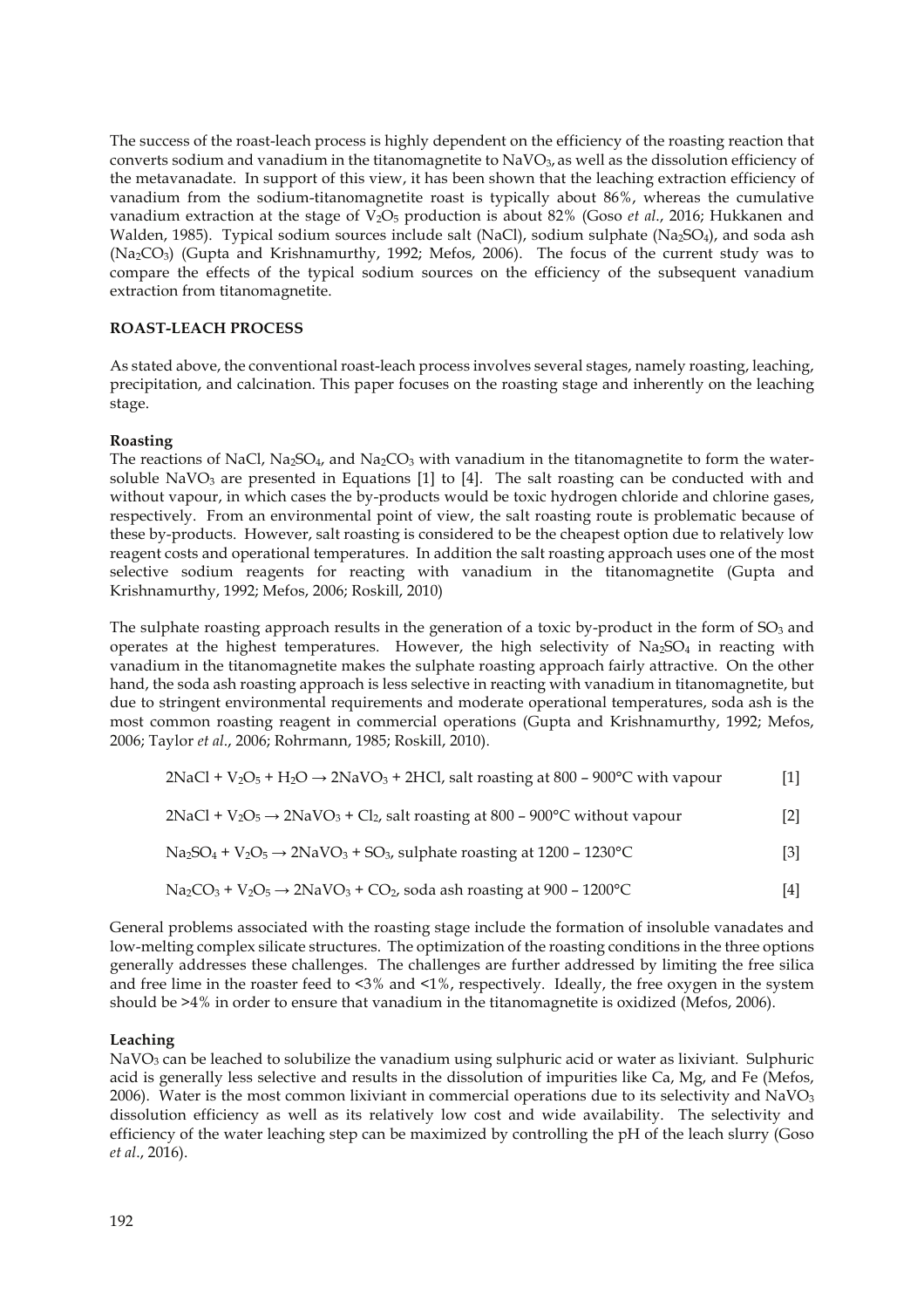#### **Precipitation and calcination**

Vanadium is typically extracted from the pregnant leach liquor by precipitation using excess ammonium sulphate solution to form  $NH<sub>4</sub>VO<sub>3</sub>$  – ammonium metavanadate (AMV). The precipitation efficiency is typically maximized by controlling the pH of the solution. The AMV precipitate is generally calcined to remove volatiles and produce a high-purity V2O5 product (Goso *et al*., 2016).

### **EXPERIMENTAL APPROACH**

#### **Materials and Equipment**

Titanomagnetite mined from the main magnetite layer (MML) of the Bushveld Complex in South Africa was supplied by a client of Mintek. In a separate study, the run-of-mine (ROM) ore was concentrated by magnetic separation. The concentrate, with the bulk chemical composition given in Table I, was used in the current study.

Analytical grade chemicals and reagents were used in the test work. Deionized water was used as a lixiviant in the leaching stage. An electrical-resistance-heated muffle furnace equipped with silicon carbide elements was used for roasting. The bulk chemical compositions of the titaniferous magnetite concentrate, leach residues, and liquors were determined by simultaneous inductively coupled plasma optical emission spectrometry (ICP-OES) (Varian Vista-PRO CCD instrument. These analyses were used to measure the vanadium extractions after the roast-leach process.

*Table I. Bulk chemical compositions of the feed titanomagnetite material (mass %).* 

|  | $Fe3O4$ MgO Al <sub>2</sub> O <sub>3</sub> SiO <sub>2</sub> CaO TiO <sub>2</sub> V <sub>2</sub> O <sub>5</sub> Cr <sub>2</sub> O <sub>3</sub> MnO |  |  |  |
|--|---------------------------------------------------------------------------------------------------------------------------------------------------|--|--|--|
|  | 75.4 0.67 3.27 1.44 < 0.05 16.1 1.17 0.05 0.23                                                                                                    |  |  |  |

### **Experimental Procedures**

The purpose of the test work was to evaluate the vanadium extraction from the titanomagnetite concentrate by roasting in the presence of NaCl, Na<sub>2</sub>SO<sub>4</sub>, and Na<sub>2</sub>CO<sub>3</sub>. In the current study, only tests with NaCl and Na<sub>2</sub>SO<sub>4</sub> were conducted. The Na<sub>2</sub>SO<sub>4</sub> and Na<sub>2</sub>CO<sub>3</sub> salt concentrations were deduced from the work of Paunova *et al.* (2003). The vanadium extraction data for Na<sub>2</sub>CO<sub>3</sub> was obtained from previous work conducted at Mintek (Goso *et al*., 2016).

#### *Roasting*

The main parameters tested were temperature, concentration of sodium-bearing reagent (for NaCl only), and roasting time. The temperature was varied between 800 and 1200°C, reagent concentration between 5 and 15%, and reaction time between 45 and 240 minutes.

The titanomagnetite concentrate was mixed with a saturated solution of the sodium-bearing reagent in a ratio of 100:5, to form a slurry. The slurry was dried overnight at 110°C. The dried sample was milled to de-agglomerate the friable cake and homogenize the sample. The mixture was weighed into a silicon carbide tray and introduced into a pre-heated furnace operating at the test temperature in air.

## *Leaching*

The leaching conditions were not optimized in the current test work. The scoping leaching procedure and conditions used in the Mintek laboratory were adopted in the current study. The standard leaching conditions entailed leaching using deionized water as lixiviant in a 2 L stainless steel reactor at a pulp density of 20 m/m% and controlled pH of 7.8. The tests were conducted at 70 $\degree$ C for 60 minutes. The reactor was fitted with a thermocouple, pH probe, hot plate, and an overhead stirrer with an impeller. The pH of the slurry was controlled using a solution of 20  $g/L$  H<sub>2</sub>SO<sub>4</sub>. Slurry temperature, pH, and redox potential were checked at 15-minutes intervals. At the end of each test, the slurry was filtered using a Buchner funnel. The cake was re-slurried and washed three times: first using deionized water with pH adjusted to the alkalinity of the slurry, and thereafter twice with untreated deionized water at a mass ratio of wash water to cake mass of 1:2.5. The leachate and the dried filter cake were stored at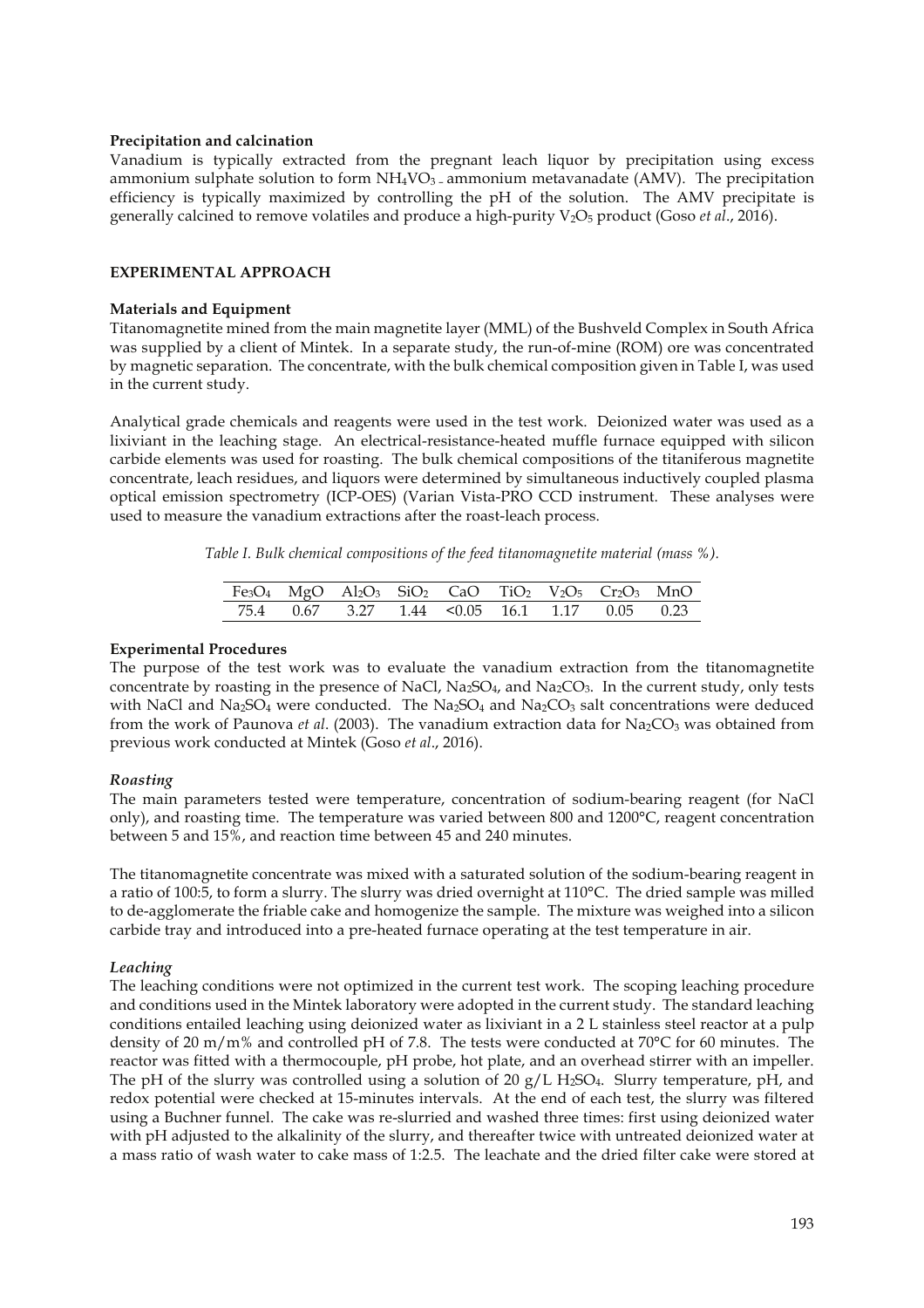50°C overnight, and were subjected to bulk chemical analysis by ICP-OES.

## **RESULTS AND DISCUSSION**

#### **Salt Roasting**

## *Effect of Reagent Concentration*

The effect of NaCl concentration on the vanadium extraction from titanomagnetite was investigated at a standard roasting temperature of 900°C and reaction time of 120 minutes. The NaCl concentration was varied at 5%, 10%, and 15% relative to the mass of the concentrate. The effect of NaCl concentration on the vanadium extraction from titanomagnetite is shown in Figure 1. The vanadium extraction appears to be insensitive to variations in NaCl concentration in the studied range, as shown by the almost constant vanadium extraction of 64% and 63% at NaCl concentrations of 5% and 15%, respectively.



*Figure 1. Effect of NaCl concentration on vanadium extraction by the salt roasting approach*

#### *Effect of Roasting Temperature*

The effect of roasting temperature on the vanadium extraction using the NaCl roasting approach was studied at a temperature range of 800°C to 1150°C. The NaCl concentration and reaction time were kept constant at 5% and 120 minutes, respectively. The results are shown in Figure 2. The best vanadium extraction of 64% was achieved at the relatively low temperature of 900°C. At 950°C the vanadium extraction seems to still be at saturation point at 65%. These results are in agreement with the literature (Mefos, 2006) in that the best vanadium extraction is achieved when roasting is conducted at temperatures between 800°C and 900°C.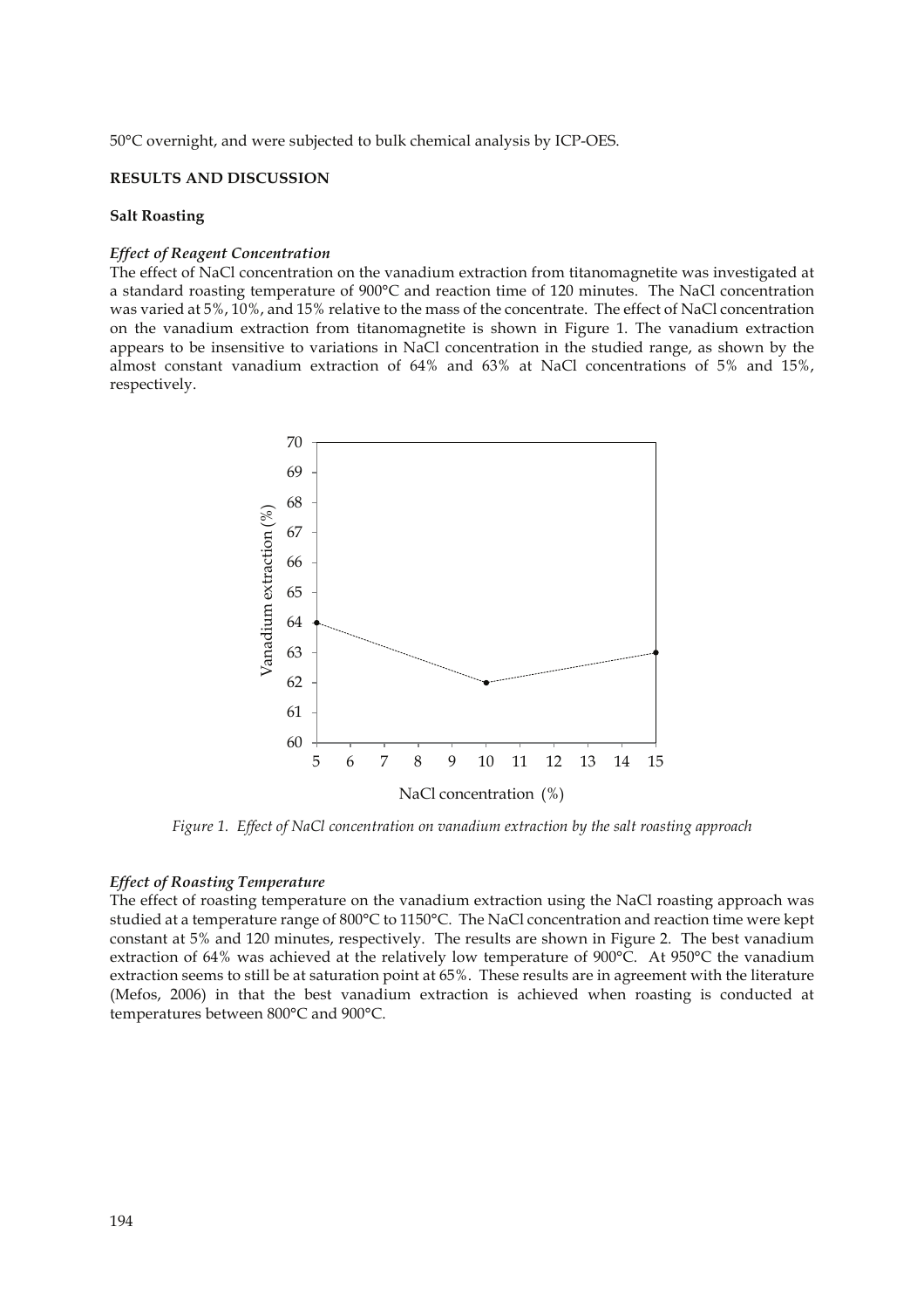

*Figure 2. Effect of roasting temperature on vanadium extraction by the salt roasting approach* 

#### *Effect of Roasting Time*

The effect of roasting time on vanadium extraction was studied between 60 and 240 minutes while the NaCl concentration and roasting temperature were kept constant at 5% and 900°C, respectively. The results of the test work, illustrated in Figure 3, show that the vanadium extraction increases very slightly with increasing roasting time. When roasting is conducted for 60 minutes, the vanadium extraction is 60%, on doubling the roasting time the vanadium extraction increases by only 4%. In addition, there is only a 1% improvement in vanadium extraction when the roasting time is increased from 120 minutes to 240 minutes. Longer roasting periods allowed enough time for diffusion to occur, therefore allowing more vanadium to be extracted. From the perspective of process economics, the vanadium extraction may be regarded as being insensitive to roasting time between 60 and 240 minutes.



*Figure 3. Effect of roasting time on vanadium extraction by the salt roasting approach*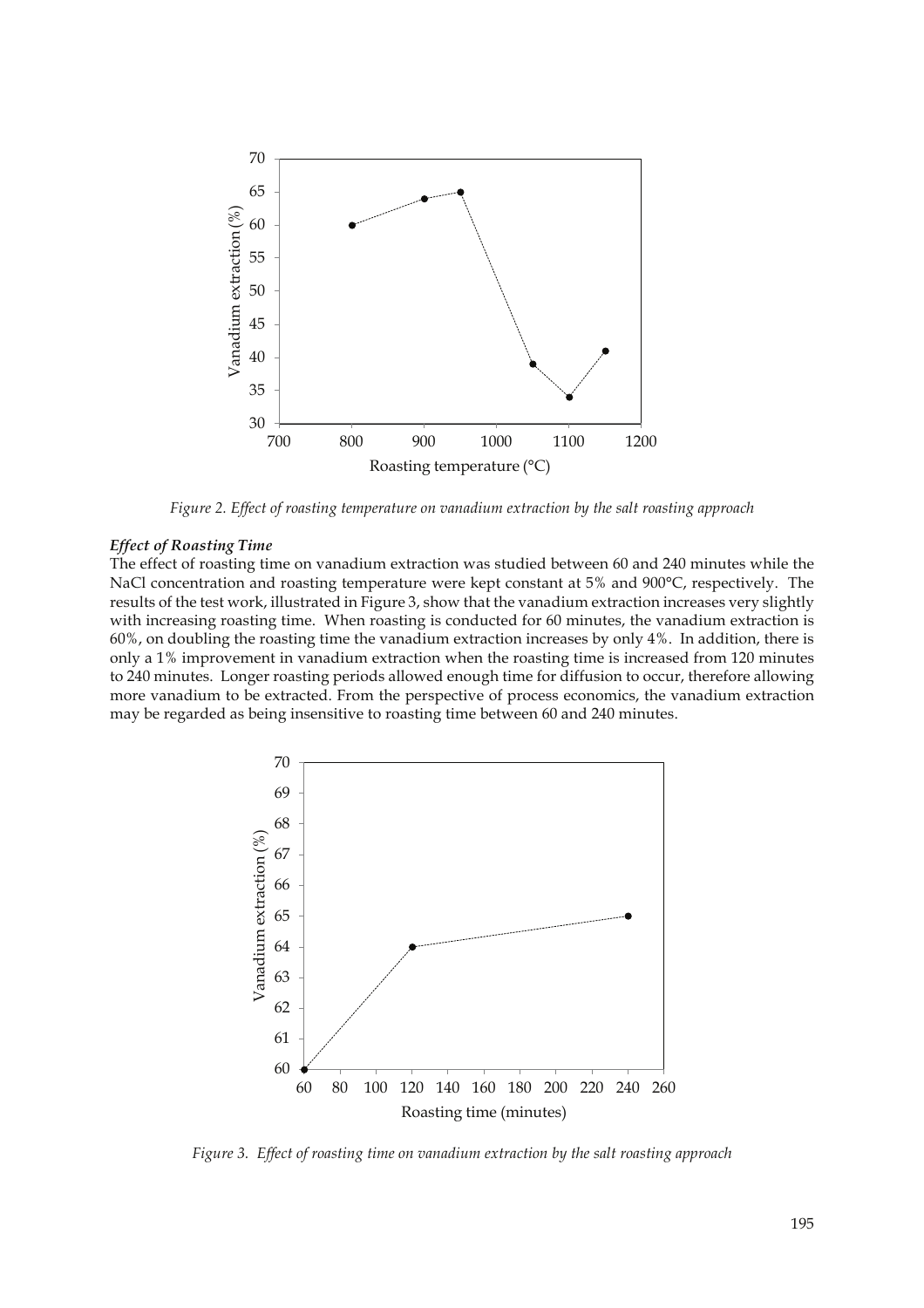#### **Sulphate Roasting**

#### *Effect of Roasting Temperature*

The effect of roasting temperature on vanadium extraction from titanomagnetite was studied between 1050 and 1200 $^{\circ}$ C, while the Na<sub>2</sub>SO<sub>4</sub> concentration and roasting time were kept constant at 5% and 120 minutes, respectively. The results in Figure 4 show that vanadium extraction increases with increasing roasting temperature until a temperatures of 1150°C, where the maximum extraction of 83% is achieved. Increasing the temperature to 1200°C does not seem to improve the vanadium extraction when the roasting time is kept constant.



*Figure 4. Effect of roasting temperature on vanadium extraction by the sulphate roasting approach* 

#### *Effect of Roasting Time*

The effect of roasting time on vanadium extraction was studied between 45 and 180 minutes at temperatures of 1150°C and 1200°C. The inclusion of the test at 1200°C was due to suggestions (Mefos, 2006) that the best vanadium extraction via sulphate roasting of titanomagnetite would be achieved at higher temperatures. In these tests, the concentration of  $Na<sub>2</sub>SO<sub>4</sub>$  was kept constant at 5%.

At a roasting temperature of 1150°C, the vanadium extraction from the titanomagnetite appears to be insensitive to roasting time in the studied range (Figure 5). At 1200°C, as shown in Figure 6, the vanadium extraction increases with roasting time. A vanadium extraction of 76% is achieved after 45 minutes of roasting, 83% after 120 minutes, and a satisfactory 95% after 180 minutes. These results are in agreement with findings in the literature, where high vanadium extractions are obtained at temperatures between 1200°C and 1230°C as per Equation [3].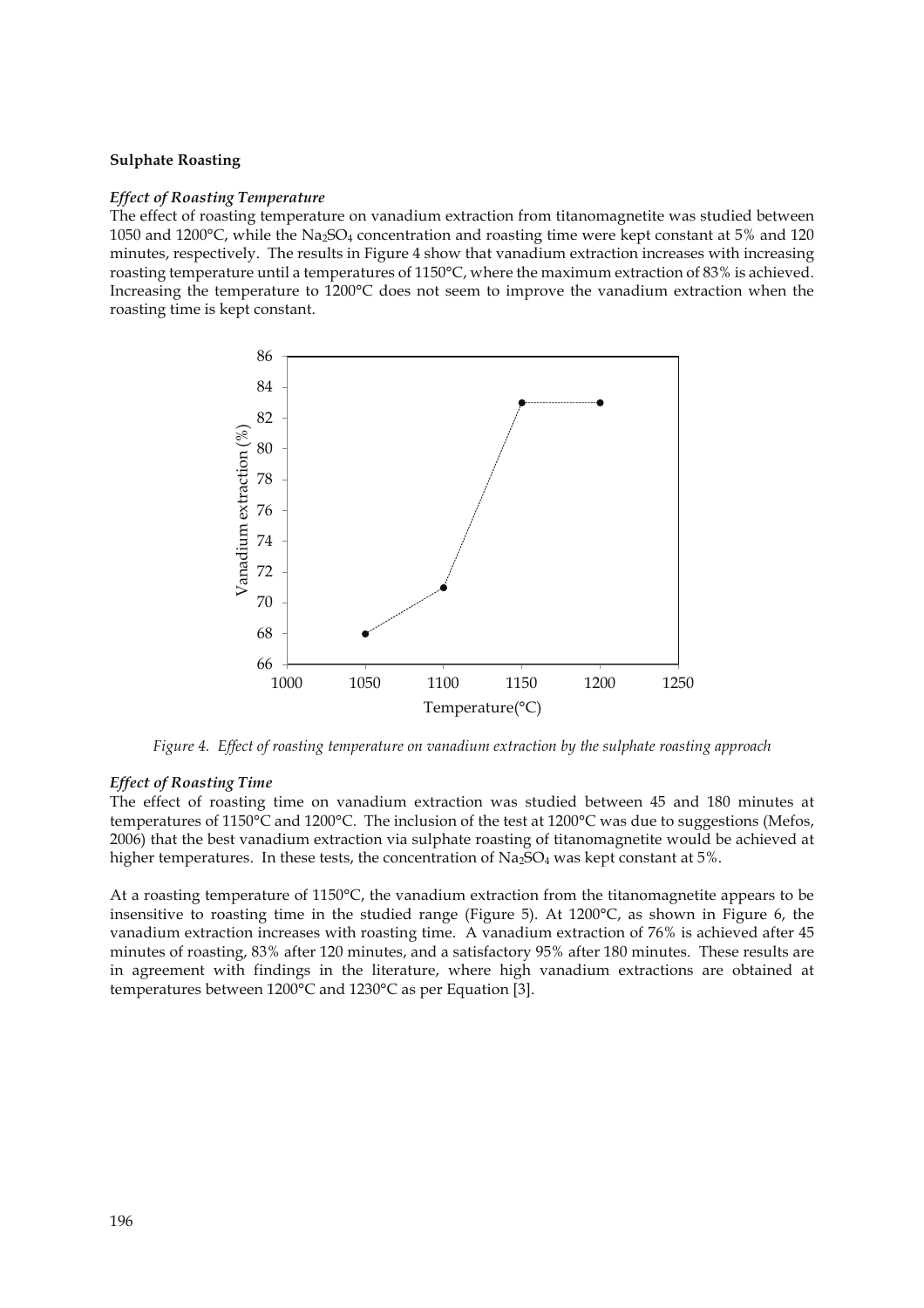

*Figure 5. Effect of roasting time on vanadium extraction by the sulphate roasting approach at 1150°C* 



*Figure 6. Effect of roasting time on vanadium extraction by the sulphate roasting approach at 1200°C* 

#### **Soda Ash Roasting**

As stated previously, vanadium extraction studies using soda ash in the roasting stage was not conducted in the current study, but data from previous work at Mintek was used for the purpose of comparison (Goso *et al*., 2016).

#### **Comparison of Vanadium Extractions Using Different Roasting Procedures**

The study focused on the comparison of the efficiencies of typical roasting reagents, *i.e*. NaCl, Na2SO4 and  $\text{Na}_2\text{CO}_3$ , on the extraction of vanadium from titanomagnetite. The best combination of conditions for the respective roasting process options were (1) salt roasting using a feed containing 5% NaCl at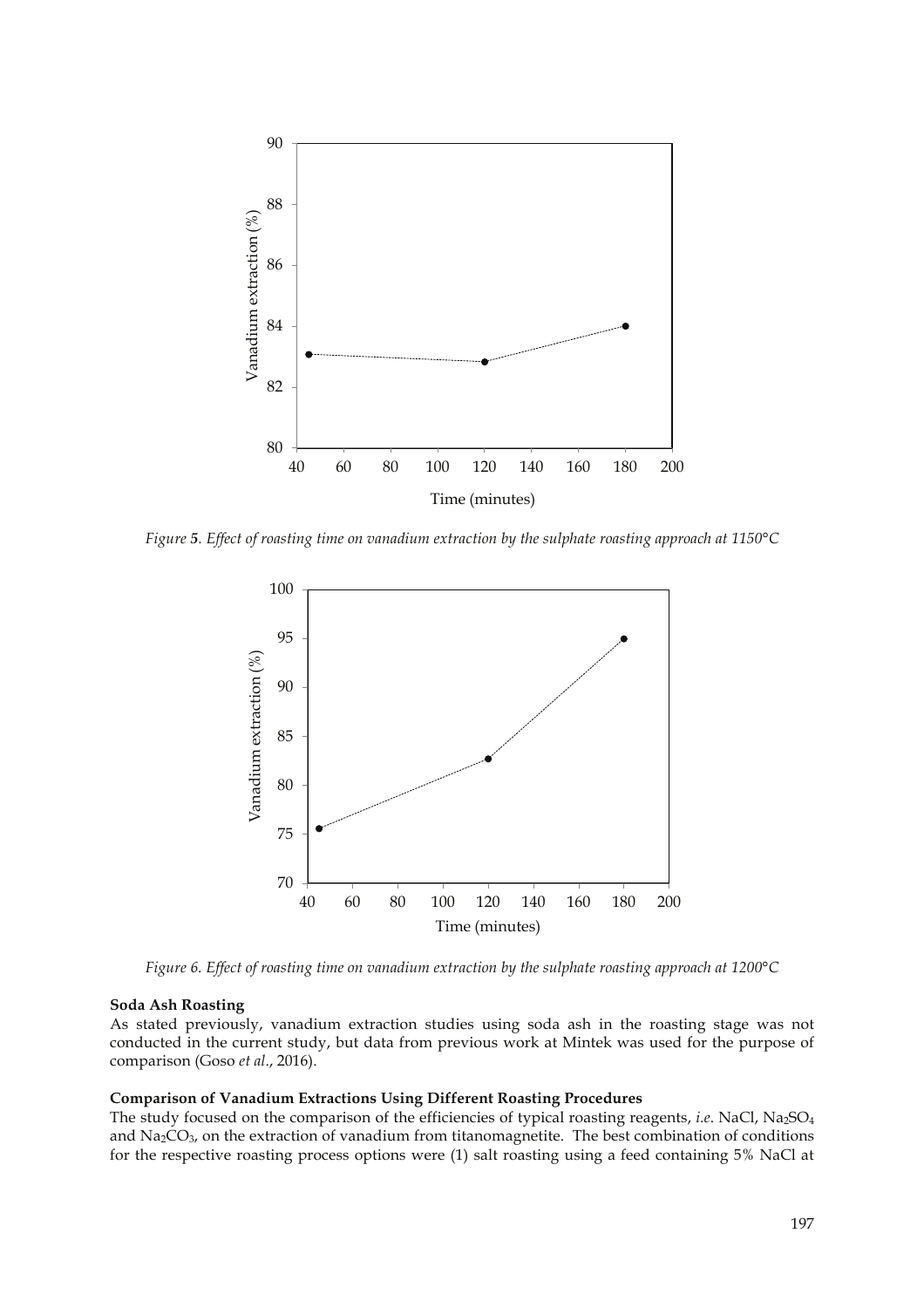900°C for 120 minutes, and (2) sulphate roasting with 5%  $Na_2SO_4$  in the feed at 1200°C for 180 minutes. In the soda ash roasting test work conducted previously at Mintek, the best conditions for vanadium extraction involved roasting of a titanomagnetite feed containing  $5\%$  Na<sub>2</sub>CO<sub>3</sub> at 1150°C for 60 minutes (Goso *et al*., 2016). The pulp densities used in the Mintek scoping leaching test work and those established in the previous soda ash roast leach process are 20 mm/m% and 65 m/m%, respectively. A comparison of the two sets of tests with different pulp densities would likely favour the soda ash roast leach with 65% m/m% solids content, as it was shown in the previous work that vanadium extraction increased with increasing solid contents in the range of  $30-65$  m/m%. However, the NaCl and Na<sub>2</sub>SO<sub>4</sub> roast-leach test results obtained with 20 m/m% solids content were compared to the Na<sub>2</sub>CO<sub>3</sub> roast leach data obtained with 65 m/m% with reservations that the comparison, in particular with  $Na_2CO_3$ , may not be rational.

A comparison of the vanadium extraction efficiencies from the best combination of conditions for the three typical roasting options is presented in graphical form in Figure 7. The graph shows that amongst the three roasting options, salt roasting gives the lowest vanadium extraction efficiency of 64%. The industrially used soda ash roasting option gives the second best vanadium extraction efficiency of 86%. The best vanadium extraction, of 95%, was achieved by the sulphate roasting option.

When the roasting options are compared on the basis of vanadium extraction, sulphate roasting is superior to the salt and soda ash roasting processes. However, in order for the process to be considered for commercial use, it should also exhibit superior overall techno-economics. For a comprehensive techno-economic study of the roast-leach process using different roasting reagents, the budget of costs for the roasting stage would include roaster capital and operating costs, roasting reagent, and waste handling. Capital expenditure for the sulphate roaster is likely to be higher than for the soda ash roaster because sulphate roasting would require special equipment to contain the corrosive  $SO<sub>3</sub>$  by-product and withstand high temperatures. The increased roasting time is also likely to require a larger roasting vessel.

Na<sub>2</sub>CO<sub>3</sub> is also cheaper and more readily available than Na<sub>2</sub>SO<sub>4</sub>. The CO<sub>2</sub> by-product of soda ash roasting (Equation [4]) is also less corrosive than the  $SO<sub>3</sub>$  produced in sulphate roasting (Equation [3]). However, if the SO<sub>3</sub> by-product could be used to produce sulphuric acid, sulphate roasting would gain ground in terms of economics compared to soda ash roasting. In addition, the intensification of legislation to curb the carbon footprints of industrial processes would also favour the sulphate roasting option.



Roasting reagent

*Figure 7. Comparisons of vanadium extractions for the different roast-leach processes*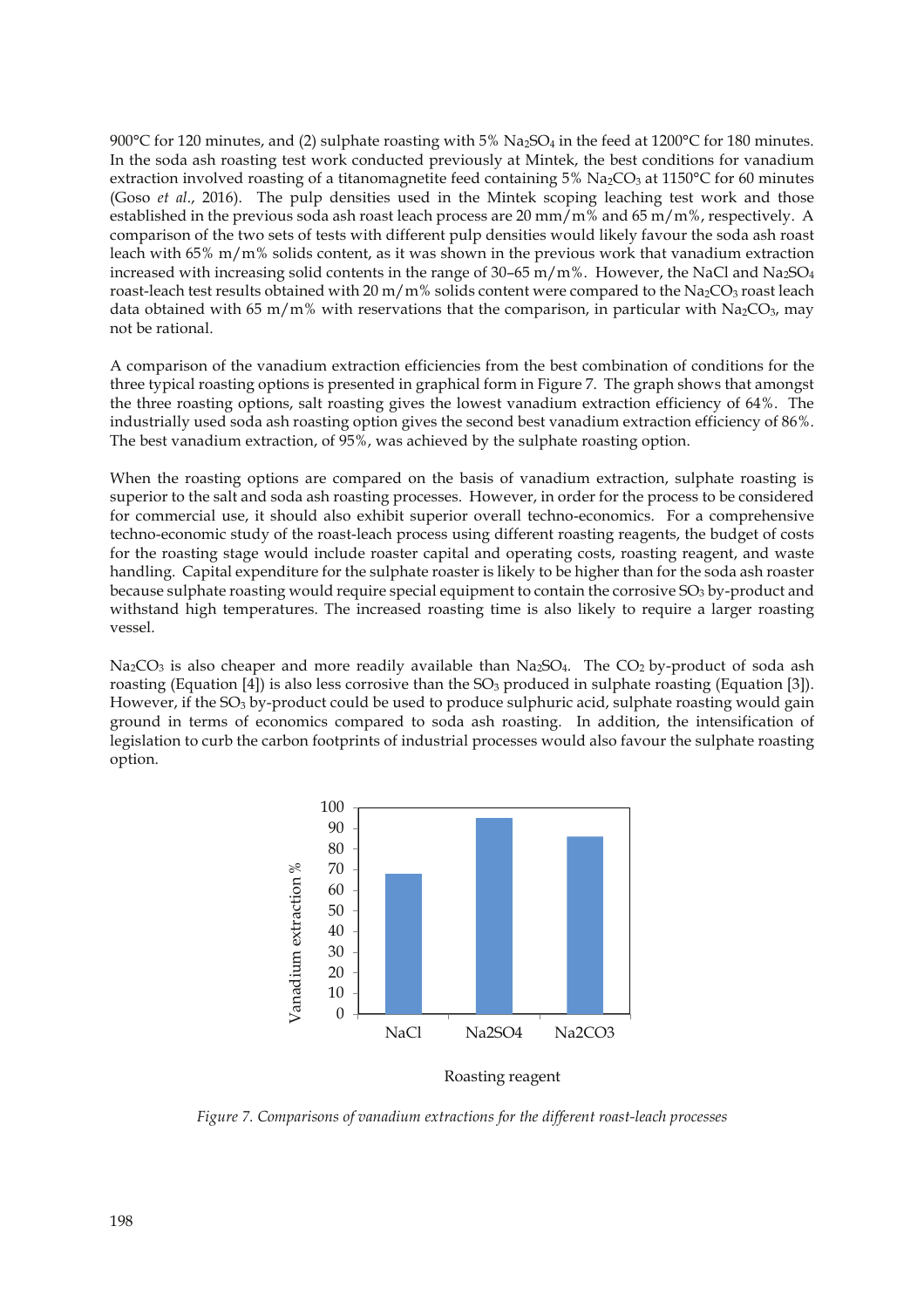#### **CONCLUSIONS AND RECOMMENDATIONS**

Laboratory experiments were conducted to compare the vanadium extraction from titanomagnetite using the chloride salt, sulphate, and soda ash roast-leach processes. The results have shown that the best vanadium recoveries are achieved with sulphate roasting (95%), followed by soda ash roasting (86%), and lastly by salt roasting (64%). In terms of vanadium extraction efficiencies, sulphate roasting is superior to both the commercially established soda ash and salt roasting options. Before proceeding to development-scale work with a view to commercialization, the proposed process also needs to report the best techno-economics and generate profits. The sulphate roasting produces  $SO<sub>3</sub>$  as by-product and operates at relatively high temperature and for long times – these facts may suggest that a sulphate roasting plant would need to be constructed using special materials. Arrangement for the handling and disposal of the SO<sub>3</sub> product would also be needed. In addition, the Na<sub>2</sub>SO<sub>4</sub> reagent is more expensive and less readily available than  $Na<sub>2</sub>CO<sub>3</sub>$ . All these factors suggest that the cost of the sulphate roasting will likely be higher than that of the established soda ash roasting process. However, if the  $SO<sub>3</sub>$  byproduct of sulphate roasting could be used to make sulphuric acid, the product scope of this process option would increase and subsequently increase the overall economics. In addition, the intensification of the legislation in various countries relating to the carbon footprints of industrial processes would also favour further investigation and adoption of the sulphate roasting option.

Further investigations are recommended to repeat the sulphate and soda ash roasting test work using titanomagnetite materials with different vanadium grades. Comprehensive techno-economic studies of the sulphate roasting option would need to be conducted in consideration of the possible recovery and use of  $SO<sub>3</sub>$  for the production of sulphuric acid.

#### **ACKNOWLEDGEMENTS**

This paper is published by permission of Mintek. The authors also wish to thank Mintek for financial support.

## **REFERENCES**

- Mefos, G. Y. (2006). Recovery of vanadium from LD slag. A state of the art report, Part 1 Facts and metallurgy of vanadium. *Document D 816 (MEF06001)*, pp. 12-24. Jernkontorets Forskning: Swedish Steel Producers Association. Stalkretsloppet,.
- Roskill. (2010). Vanadium: Global Industry Market and Outlook. *Roskill Informantion Services Ltd*, 7- 133.
- Goso, X. C., Lagendijk, H., Erwee, M. W., & Khosa, G. (2016). Indicative Vanadium Deportment in the Processing of Titaniferous Magnetite by the Roast-Leach and Electric Furnace Smelting Processes. *Hydrometallurgy Conference 2016: Sustanable Hydrometallurgical Extraction of Metals* (pp. 69-78). Cape Town: Southern African Institute of Mining and Metallurgy.
- Gupta, C. K., & Krishnamurthy, N. (1992). *Extractive Metallurgy of Vanadium.* Elsevier Science Publishers.
- Hukkanen, E., & Walden, H. (1985). The Production Of Vanadium and Steel From Titanomagnetites. *International Journal of Mineral Processing. vol 15*, 89-102.
- Moskalyk, R. P., & Alfantazi, A. M. (2003). Processing of vanadium: a review. *Minerals Engineering, 16*, 793-805.